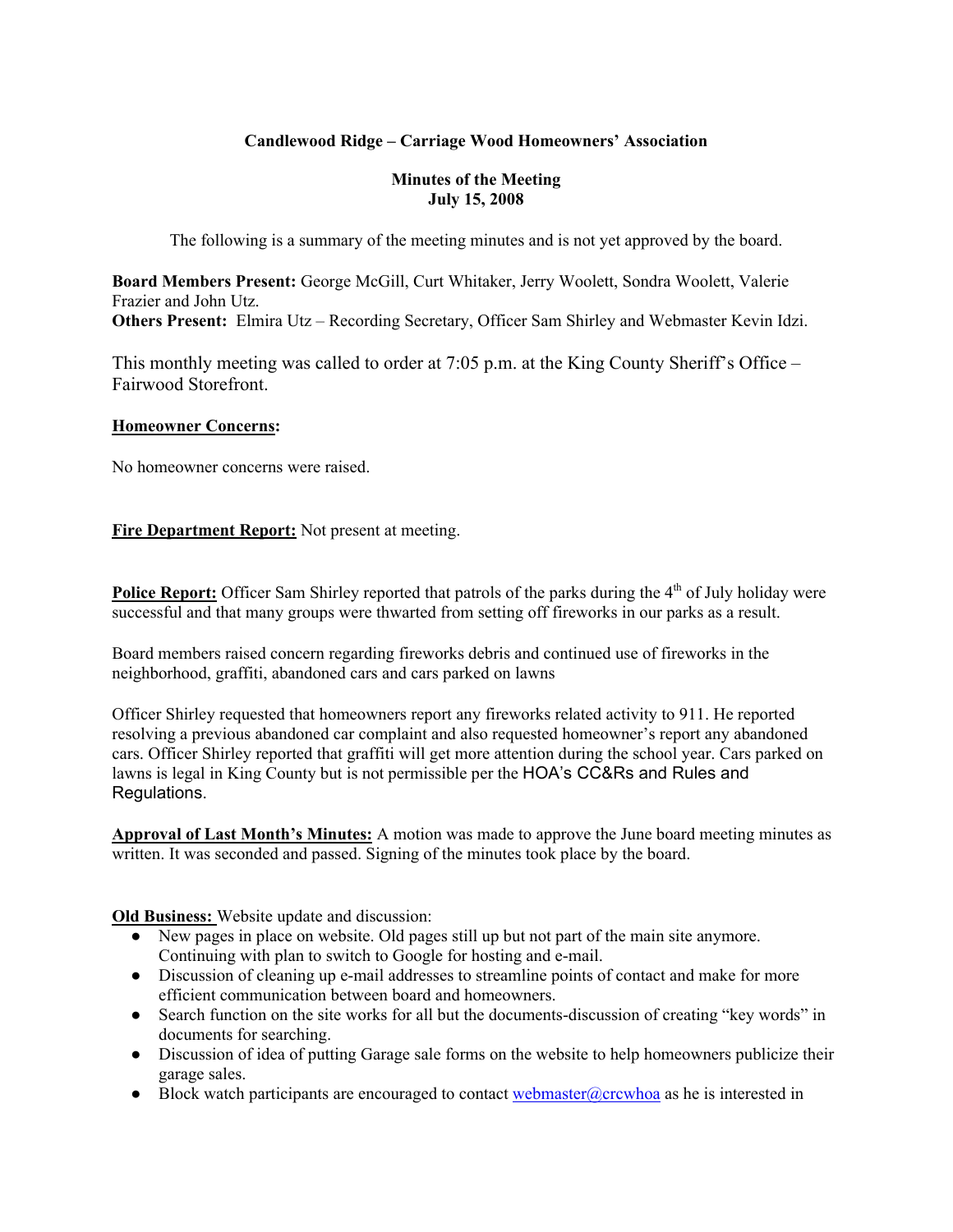including more current information on the website.

Website statistics

There were 114 visits to the website in the last 30 days (June 16 to July 15) and 600 page views. There was 1 search for "Fireworks" around the 4<sup>th</sup> of July.

## **New Business:**

- One Board position is open-6 months remaining. Decision to cover the duties of Complaints Chairman with existing Board members. Jerry Woolett will be taking over Complaints, George McGill will be taking on Common Area Maintenance. Curt Whitaker will continue his support of the complaints committee. All members will retain their official chair positions.
- Discussion and decision to have the President abstain from voting to avoid tied votes until Board position is filled.
- HOA ACC application fees and electronic notification The Board talked about charging a fee for applications to the ACC to cover rising postage fees. For now it was decided to try offering electronic replies to applications instead. Please download forms from www.crcwhoa.org. The online ACC form will have a box to check for indicating the homeowner wishes to receive their reply via e-mail. If you wish to have an e-mail notification and you have a less current form, simply notate your e-mail address and indicate your desire to receive an e-mail notification of approval/disapproval.
- Motion made to remove 2 dead hemlocks in Carriagewood park area at a cost not to exceed \$700. Motion passed.
- Motion to authorize replacement of the Candlewood Ridge Park Usage sign not to exceed \$350.00. Motion passed.
- Motion made to purchase Microsoft office suite not to exceed \$150.00. Motion passed.

## **Treasurer's Report:**

- Financial Statement Summary For this time of year our total income and expenses are about what we expected. The approved transfer of \$4500 from our legal reserve fund to cover higher than expected legal expenses was accomplished.
- We do have 21 accounts that are delinquent in paying their dues by 2 or more years. About 5 of these should be turned over to our attorney. In addition we had 8 July dues statements returned by the post office as undeliverable. Additional research will be required for these accounts. Three new liens were submitted for delinquent dues.

Twenty-four hours of random King County Sheriff's patrols were provided during the month of June. During the month of May approx 38 contacts were made, 15 for traffic violations, 20 for parking violations and 3 for being in the parks after hours. During June 44 contacts were made, 26 for traffic violations, 11 for parking violations, 1 for an abandoned vehicle and 6 for being in our parks after hours. Patrolling was done the evening of the  $4<sup>th</sup>$  of July. Many people had to be reminded that fireworks were not allowed in the parks and were asked to leave. Additional people were reminded that the fireworks debris that they left in the streets needed to be cleaned up.

## **Committee Reports:**

## **Common Areas Maintenance Report:**

- A swing seat in Carriage Wood Park was broken or cut. A replacement seat has been ordered.
- The Carriage Wood signage the west monument of the 151st Ave entrance has been removed and a new sign is being built. This is the first of several signage replacements that need to be done.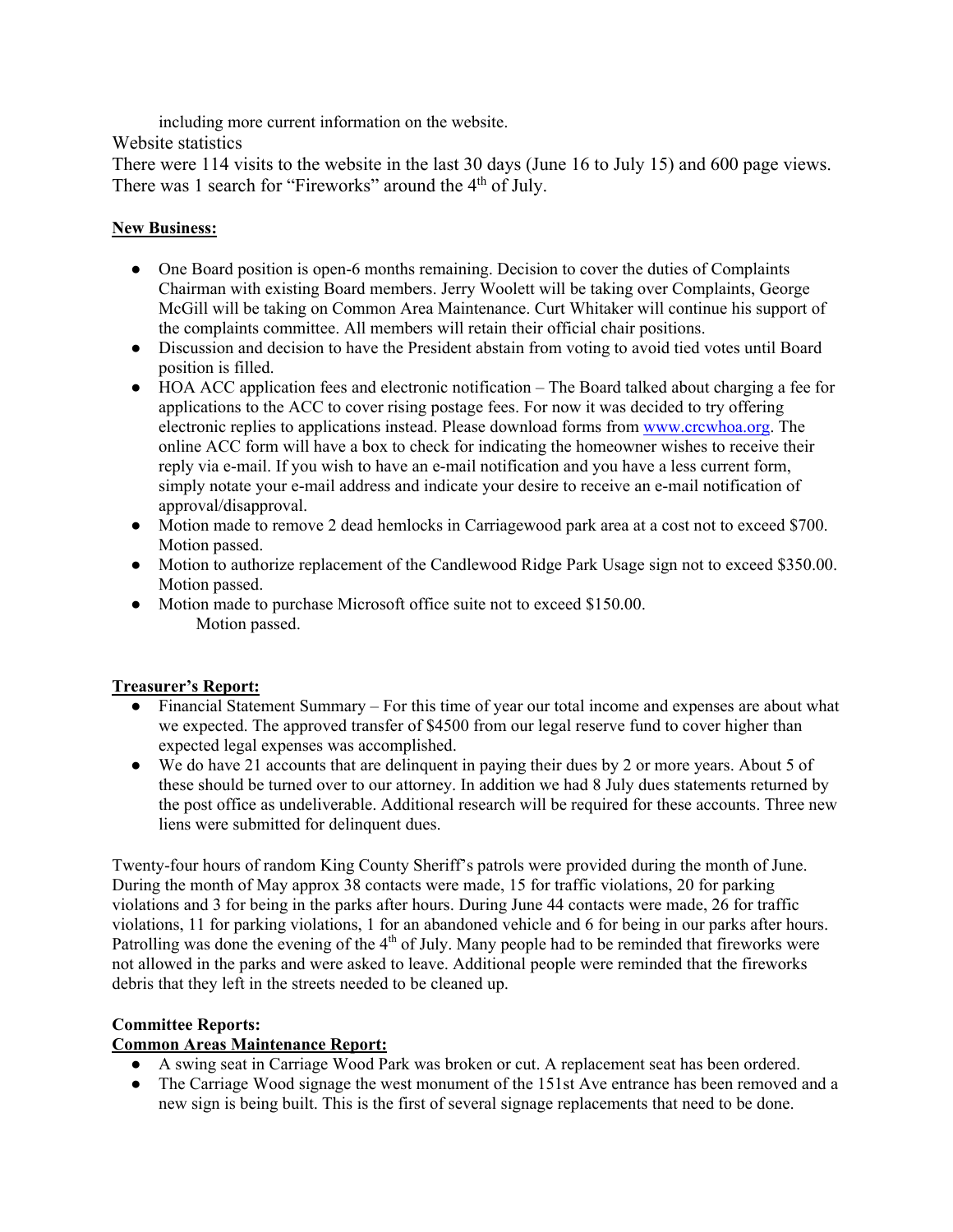- Soos Creek has been contacted to turn on the water for our parks and the Candlewood Ridge Park. It is scheduled for 16 July.
- Canber has been contacted to look at the retaining timbers of the Candlewood Ridge entrance and provide suggestions on the best way to repair.
- Two tree stumps located in the Candlewood Ridge main entrance and two stumps at the south end of the park have been ground down and excess chips removed.
- We are in the process of trying to repair damage done by vandals in our parks. The damaged bench near the bridge in Candlewood Ridge Park has been removed and a replacement for the destroyed park usage sign is being manufactured. An attempt has been made to remove some of the graffiti on signs within the park as well. In many cases the paint of the signs comes off easier than the graffiti requiring the sign to be replaced. As planned, more random sheriff's patrols are now being conducted throughout the summer months. Homeowners are encouraged to call 911 when unlawful or unauthorized actives are observed in our parks. Case  $\#07$ -250561 should be cited when making such calls.
- We have two dead trees very near the playground equipment in Carriage Wood Park that need to be removed. An estimate has been obtained. Recommend the work be authorized with a cost not to exceed \$700. Since the trees are within the greenbelt, the trunk stumps will not need to be ground down.
- **Reminder**: Our parks are private parks which exist for the use and enjoyment of HOA residents, their families and guests. They are not public parks. Our park usage rules apply to everyone. Following are some of the rules that have been established to maximize safety, and minimize liability and maintenance costs:
	- Park hours: 9:00 am until dusk
	- No smoking, alcohol, drugs, loud music, golf, motorized vehicles or **fireworks** are allowed
	- Animals must be leased and owners are responsible for cleaning up after their animals.

#### **Architectural Report:**

- 15 Fifteen ACC requests were submitted since the last meeting.
- 1 new roof
- 8 painting
- 1 fence
- 5 landscaping
- Four warning/reminder letters were delivered to homeowners who began projects on their homes without submitting an ACC Request and getting approval prior to commencing the work.
- Reminder Our CC&Rs and Rules and Regulations clearly state that exterior projects such as roofs, painting, fencing, decks, major landscaping and patios require the submission and approval of an ACC request before commencing the project. The ACC has up to 30 days to respond to an ACC request but tries to respond much sooner than that. It is recommended that if a response to an ACC request has not been received within two weeks, the homeowner should contact the ACC Chairman via email at architecture@crcwhoa.org or by leaving a voice message at 425-227-4227. Please do not contact the ACC chairman via a home phone number.
- The Architectural Control Committee has put together a note book of paint chip samples from most of the major paint manufactures that conform to the Association guidelines that require the main body of homes to be painted in natural or earth tone colors with contrasting colors limited to doors and trim. The notebook is available for review upon request to the ACC at the email address above.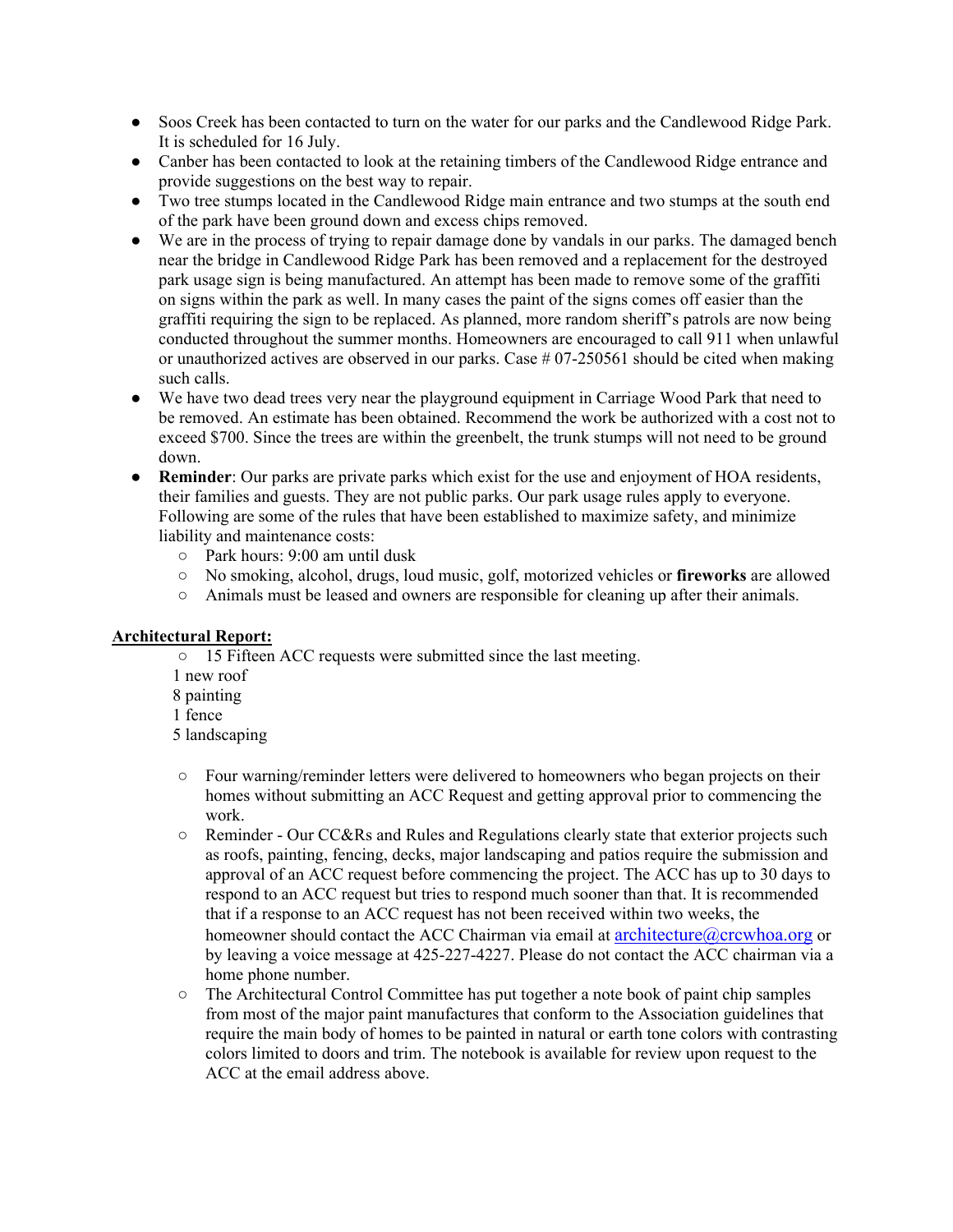#### **Complaints Negotiations Report:**

Since the last meeting in June the Committee has received 18 new complaints.

1 complaint has been closed.

There are 39 complaints at various stages of the complaint process. 2 of these have been resolved but fines remain outstanding and **5 of these have fines accruing.**

As a reminder, all complaints must be received in writing and signed by the Home Owner. Your name, address and phone number must be included on the written complaint so the HOA can notify you that the issue is being addressed. You may then mail your complaint to the HOA address at P.O. Box 58397, Renton WA, 98058. The HOA will keep confidential, to the full extent of the law, all personal information that is submitted, including the complainant's name. Complaint forms can be found on the HOA website at www.crcwhoa.org.

**Legal and Insurance Report:** The ACC Reinstatement Policy was sent to the HOA lawyer for review. Communication continues with the HOA attorney regarding the complaint made by a homeowner against the Association and individual Board Members.

#### **Rental Home / Change of Address Committee**

### **Meeting scheduled for Thursday July 24th at the Fairwood Library at 7 pm.**

In an effort to determine which homes within the HOA are rented out and had not complied with Rules and Regulations concerning rentals this committee was formed. Homeowners interested in helping on the committee are encouraged to contact the HOA via email at  $info@crcwhoa.org$ .

Reminder – When HOA correspondence needs to be delivered to an address other than your HOA street address, homeowners need to notify the HOA in writing. This applies to absentee homeowners who are renting or leasing their homes, homes that are vacant, and homeowners who choose to receive their correspondence at a PO Box or alternate address. In addition, homeowners who are renting or leasing are required to comply with the provisions of the Leasing/Rental of Homes/Tenants Rules and Regulations.

#### **Capital Improvement Committee** – Nothing new to report.

**Welcoming Committee** – If you are new to the neighborhood and would like an HOA information packet, call the HOA phone number at (425) 227-4227 and leave a voice message or send an email request to  $info@crcwhoa.org$ .

**Special Topics:** Visit our Website and contact the HOA via Email at: Web – www.crcwhoa.org Email –  $info@crcwhoa.org$ 

A motion was made to adjourn the meeting at 8:42 pm.

#### **Next Board Meetings:**